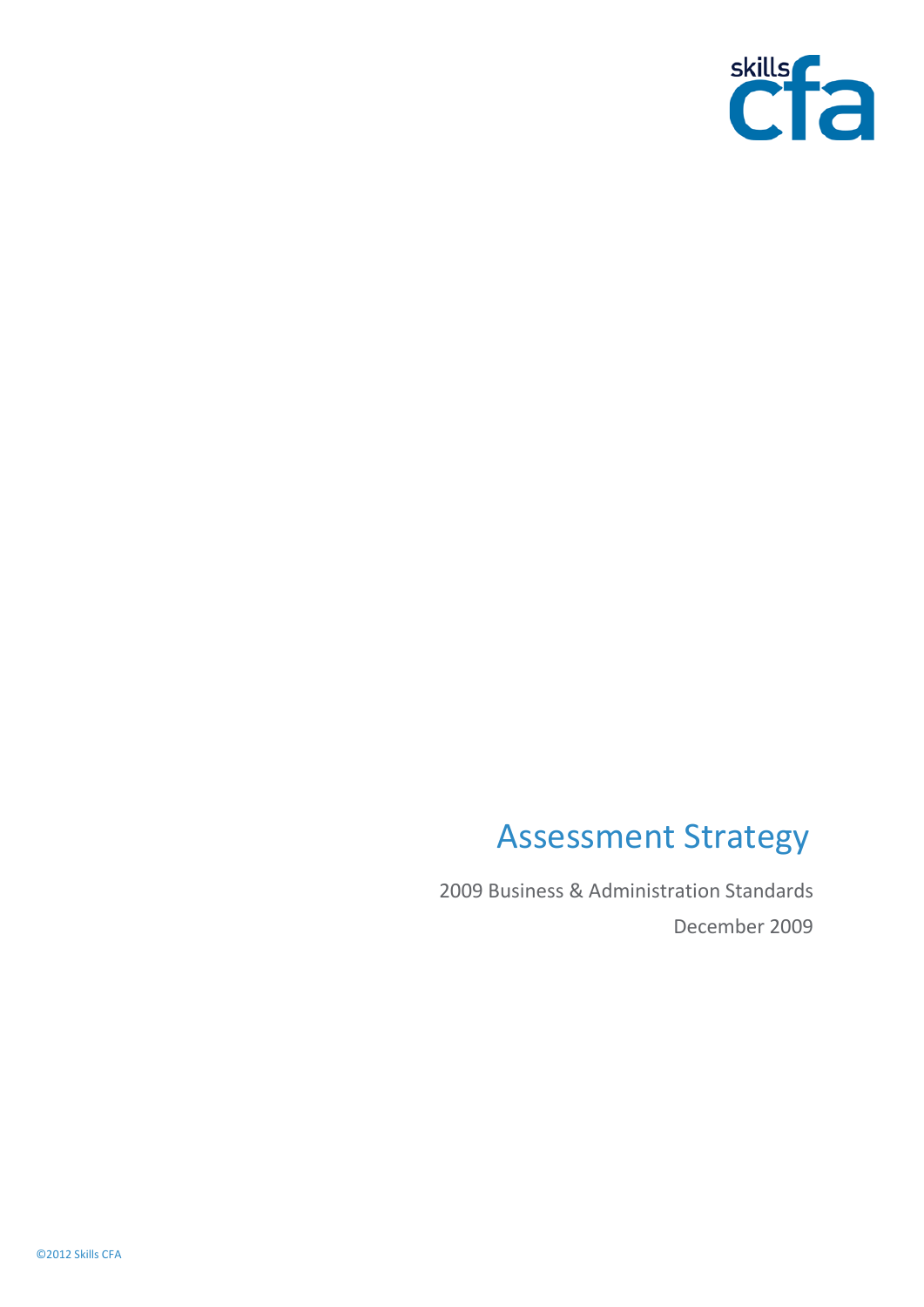

## **Contents**

| No.            | <b>Detail</b>                                                                        | Page    |
|----------------|--------------------------------------------------------------------------------------|---------|
| 1              | Introduction                                                                         | 3       |
| $\overline{2}$ | External quality control                                                             | 3       |
| 3              | Assessing performance                                                                | 3       |
| 4              | Simulation                                                                           | 3       |
| 5              | Occupational expertise to assess performance, and moderate and<br>verify assessments | $3 - 4$ |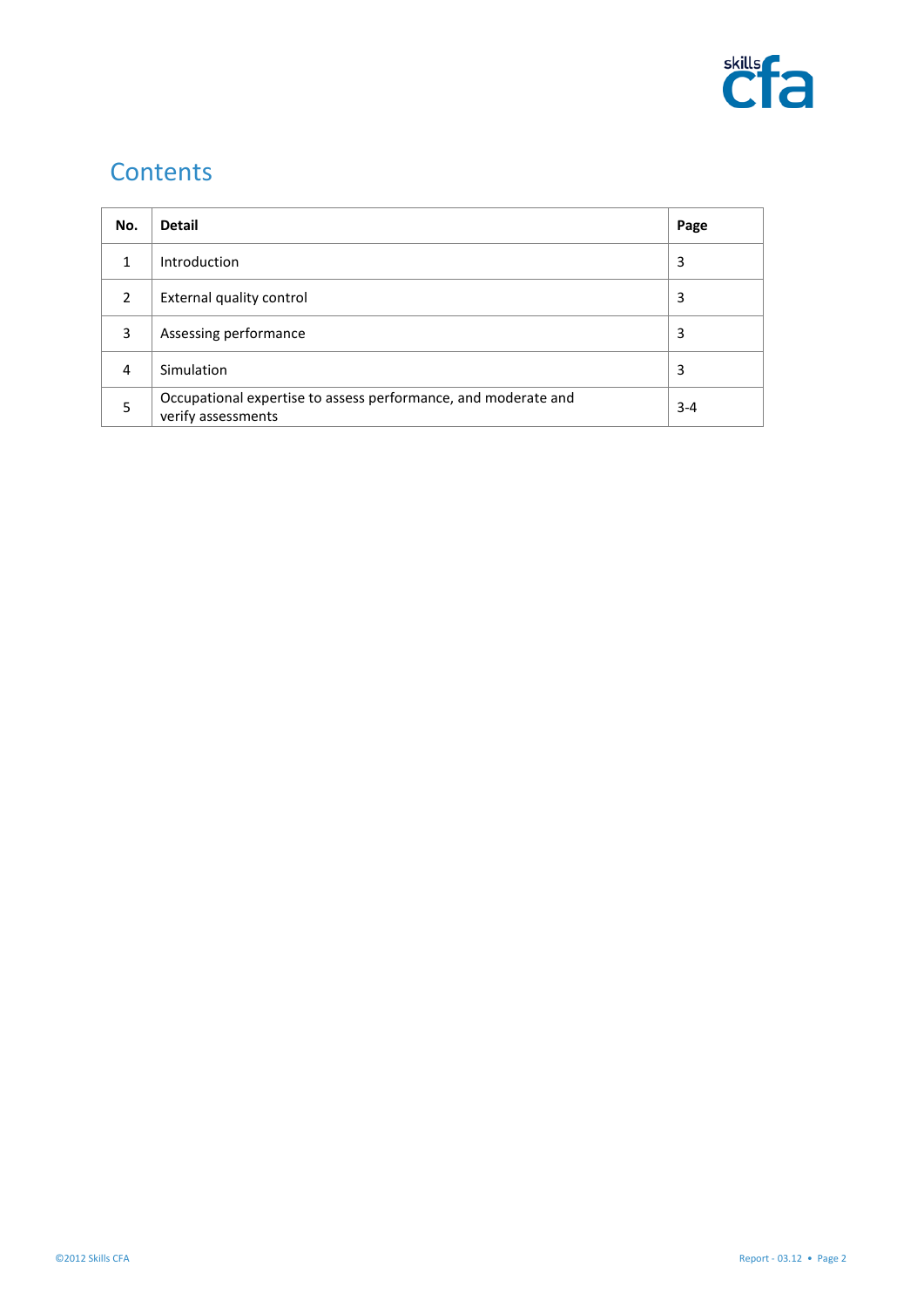

#### 1. Introduction

1.1 The Business & Administration Assessment Strategy is designed to provide awarding organisations with a robust and flexible approach to deliver assessment for Business & Administration NVQs / SVQs and competence based qualifications.

#### 2. External quality control

- 2.1 Awarding organisations will provide qualifications and quality assurance that support their delivery to all Business & Administration NVQs / SVQs and competence-based qualification assessment centres in line with regulatory requirements in England, Scotland, Wales and Northern Ireland.
- 2.2 Awarding organisations must use independent assessment for competence based qualifications.
- 2.3 Awarding organisations will supply SkillsCFA (CFA) with reports:
	- Quarterly: provide registration and achievement data at unit and qualification levels

### 3. Assessing performance

3.1 Assessment of all units at any level of Business & Administration NVQs / SVQs and competencebased qualifications may be based on either candidate performance at work or through simulation, as necessary (See Section 4 below).

### 4 Simulation of NVQ / SVQ units

- 4.1 If a unit or part of a unit at any level is simulated, it must be undertaken in a 'realistic working environment' (RWE).
- 4.2 Awarding organisations will provide guidance for centres on RWEs. Awarding organisations will make sure RWEs, "provide an environment which replicates the key characteristics of the workplace in which the skill to be assessed is normally employed".
- 4.3 Units which have been imported by the CFA in their Business & Administration NVQs / SVQs and competence-based qualifications will be assessed in compliance with their relevant assessment strategies.

## 5 Occupational expertise to assess performance, and moderate and verify assessments

- 5.1 Candidates can be assessed, moderated or verified at work either by:
- a) **Assessors, moderators** or **verifiers** who have achieved or are working towards achievement of the appropriate regulatory body approved unit qualifications for assessment, moderation or verification;